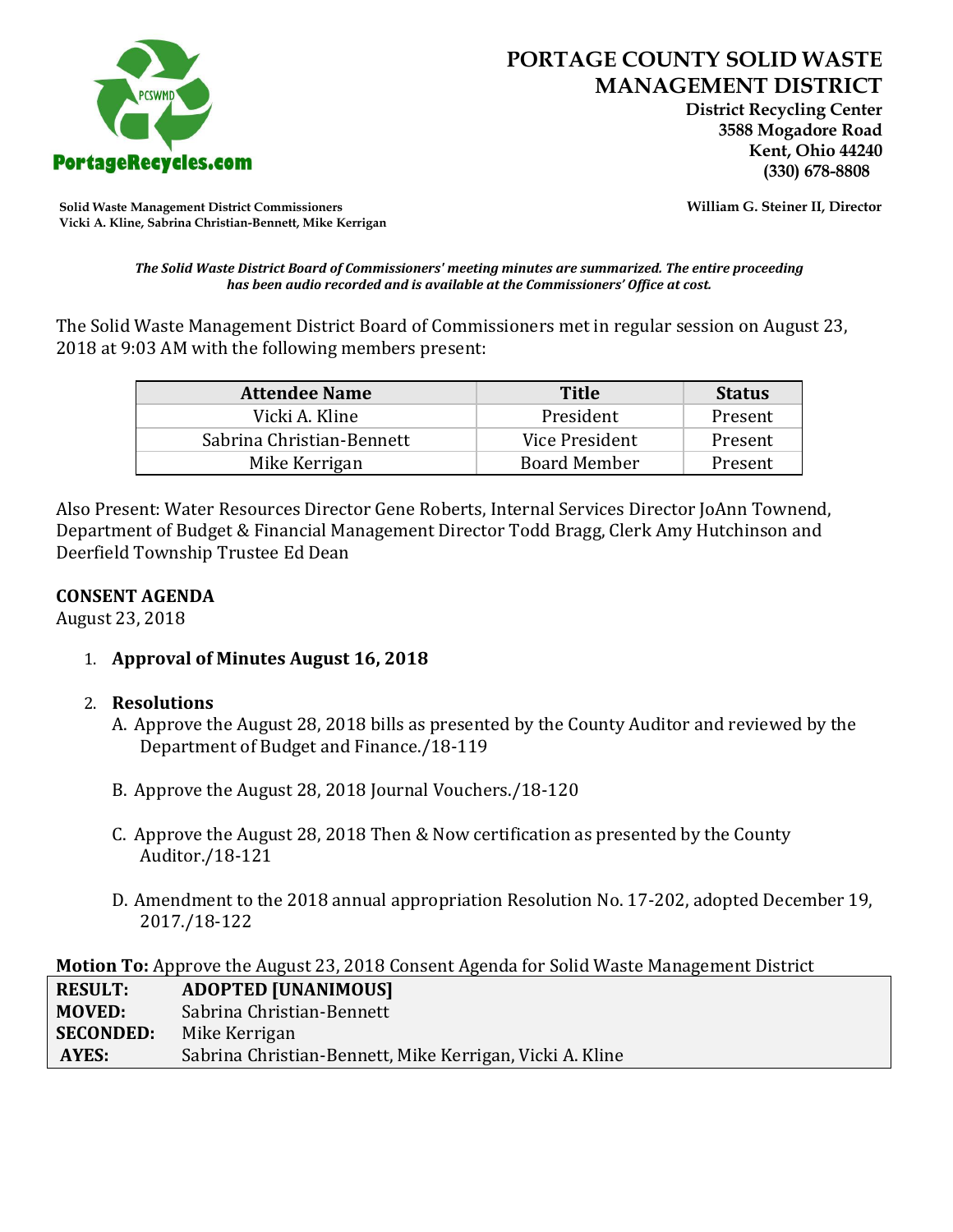## **RESOLUTION NO. 18-119 - RE: BILLS APPROVED AND CERTIFIED TO THE PORTAGE COUNTY AUDITOR FOR PAYMENT.**

It was moved by Sabrina Christian-Bennett, seconded by Mike Kerrigan that the following resolution be adopted:

- **RESOLVED,** that the bills were approved and certified to the County Auditor for payment, contingent upon the review of the Portage County Department of Budget and Financial Management, Department of Internal Services or other designee on August 28, 2018 in the total payment amount of **\$2,947.28 for Funds 8300-8399** as set forth in the Accounts Payable Warrant Report on file in the office of the Portage County Auditor; and be it further
- **RESOLVED,** that the District Board of Commissioners finds and determines that all formal actions of this Board concerning and relating to the adoption of this resolution were taken in an open meeting of this Board and that all deliberations of this Board that resulted in those formal actions were in meeting open to the public in compliance with the law including Section 121.22 of the Ohio Revised Code.

Roll call vote as follows:

Vicki A. Kline, Yea; Sabrina Christian-Bennett, Yea; Mike Kerrigan, Yea;

**RESOLUTION NO. 18-120 - RE: APPROVAL OF JOURNAL VOUCHERS/ENTRIES.**

It was moved by Sabrina Christian-Bennett, seconded by Mike Kerrigan that the following Resolution be adopted:

**WHEREAS,** the Ohio Revised Code requires that warrants be approved by the District Board of Commissioners for the Portage County Solid Waste Management District prior to their issuance, and **WHEREAS,** there are other similar financial transactions defined as journal vouchers/entries that are dissimilar in that they are used to pay for charges for services from one county department and/or fund to another department and/or fund and thus are processed in lieu of issuing a warrant, and **WHEREAS,** the Journal Vouchers/Entries are submitted by the Solid Waste Management District Director for review by the District Board of Commissioners; now therefore be it

| 08/28/18 | 1240 | \$518.19 |
|----------|------|----------|
| 08/28/18 | 1239 | 33.62    |
| 08/28/18 | 1238 | 131.82   |
| 08/28/18 | 1237 | 626.52   |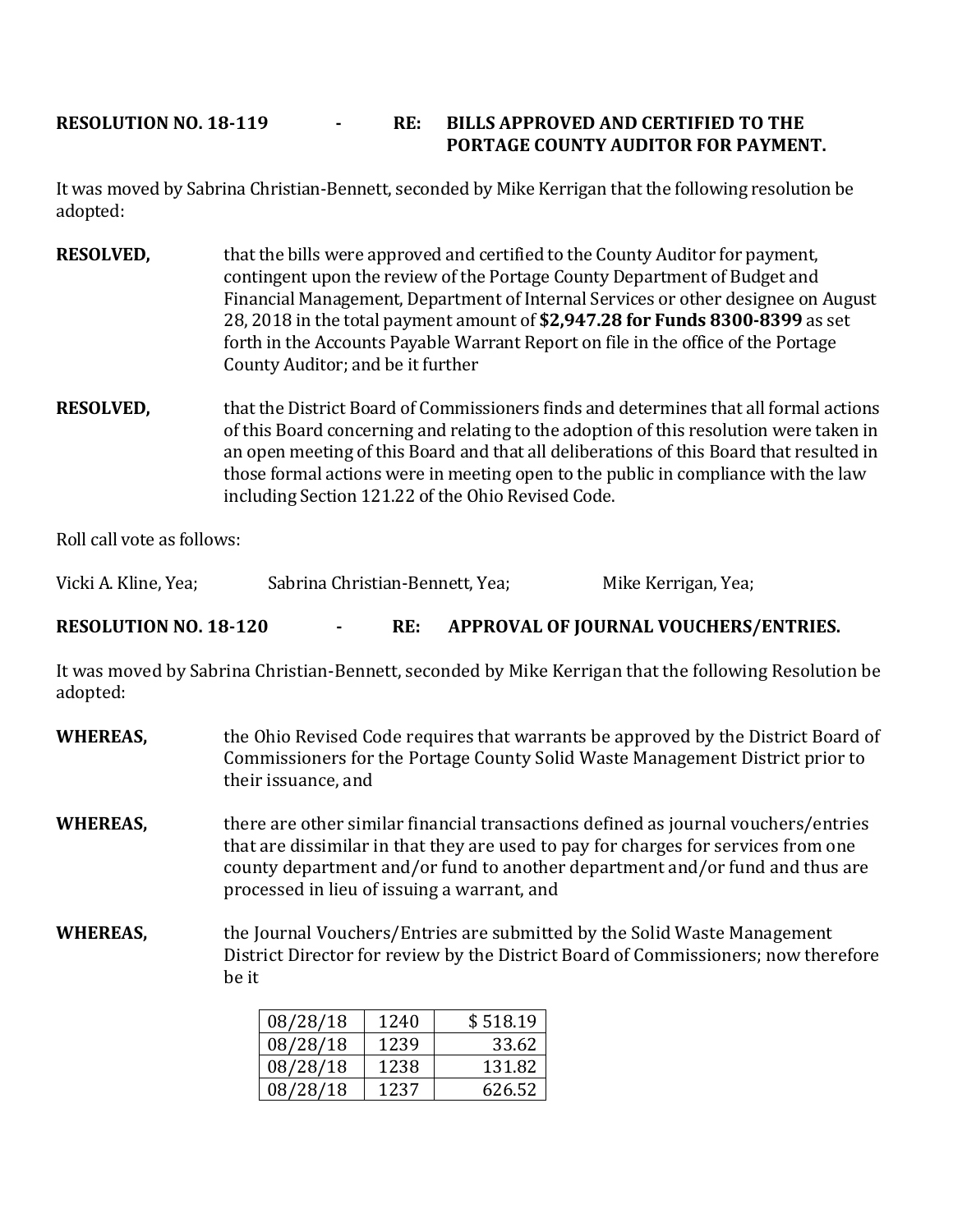|--|

**RESOLVED,** that the District Board of Commissioners approves the attached Journal Vouchers/Entries, and be it further

**RESOLVED,** that the District Board of Commissioners finds and determines that all formal actions of this Board concerning and relating to the adoption of this resolution were taken in an open meeting of this Board and that all deliberations of this Board that resulted in those formal actions were in meeting open to the public in compliance with the law including Section 121.22 of the Ohio Revised Code.

Roll call vote as follows:

| Vicki A. Kline, Yea; | Sabrina Christian-Bennett, Yea; | Mike Kerrigan, Yea; |
|----------------------|---------------------------------|---------------------|
|                      |                                 |                     |

## **RESOLUTION NO. 18-121**

This resolution was inadvertently omitted. This is for numbering purposes only.

| <b>RESOLUTION NO. 18-122</b> | $\sim$ | RE: | AMENDMENT TO THE 2018 ANNUAL              |
|------------------------------|--------|-----|-------------------------------------------|
|                              |        |     | <b>APPROPRIATION RESOLUTION NO 17-202</b> |
|                              |        |     | <b>ADOPTED DECEMBER 19, 2017</b>          |

It was moved by Sabrina Christian-Bennett, seconded by Mike Kerrigan that the following resolution be adopted:

**RESOLVED,** that it has become necessary to amend the 2018 Annual Appropriation in the amounts and for the purposes set forth in the enumeration shown below as reviewed and recommended by the Director of the Dept. of Budget & Financial Management:

|       |             | Solid Waste General Admin              | Increase             | Decrease        |
|-------|-------------|----------------------------------------|----------------------|-----------------|
| Fund: | 8300<br>901 | <b>Solid Waste Management District</b> |                      |                 |
|       | 83004       |                                        | $\frac{1}{2}$ 0      | \$25,000        |
|       | 83005       | <b>MEMO TOTAL</b>                      | \$25,000<br>\$25,000 | \$0<br>\$25,000 |

; and be it further

**RESOLVED,** that the notes of explanation in this resolution are for informational purposes only and are not intended to restrict the expenditure of those appropriated funds to any single purpose. Such funds are for the use of all expenditures that are lawful under